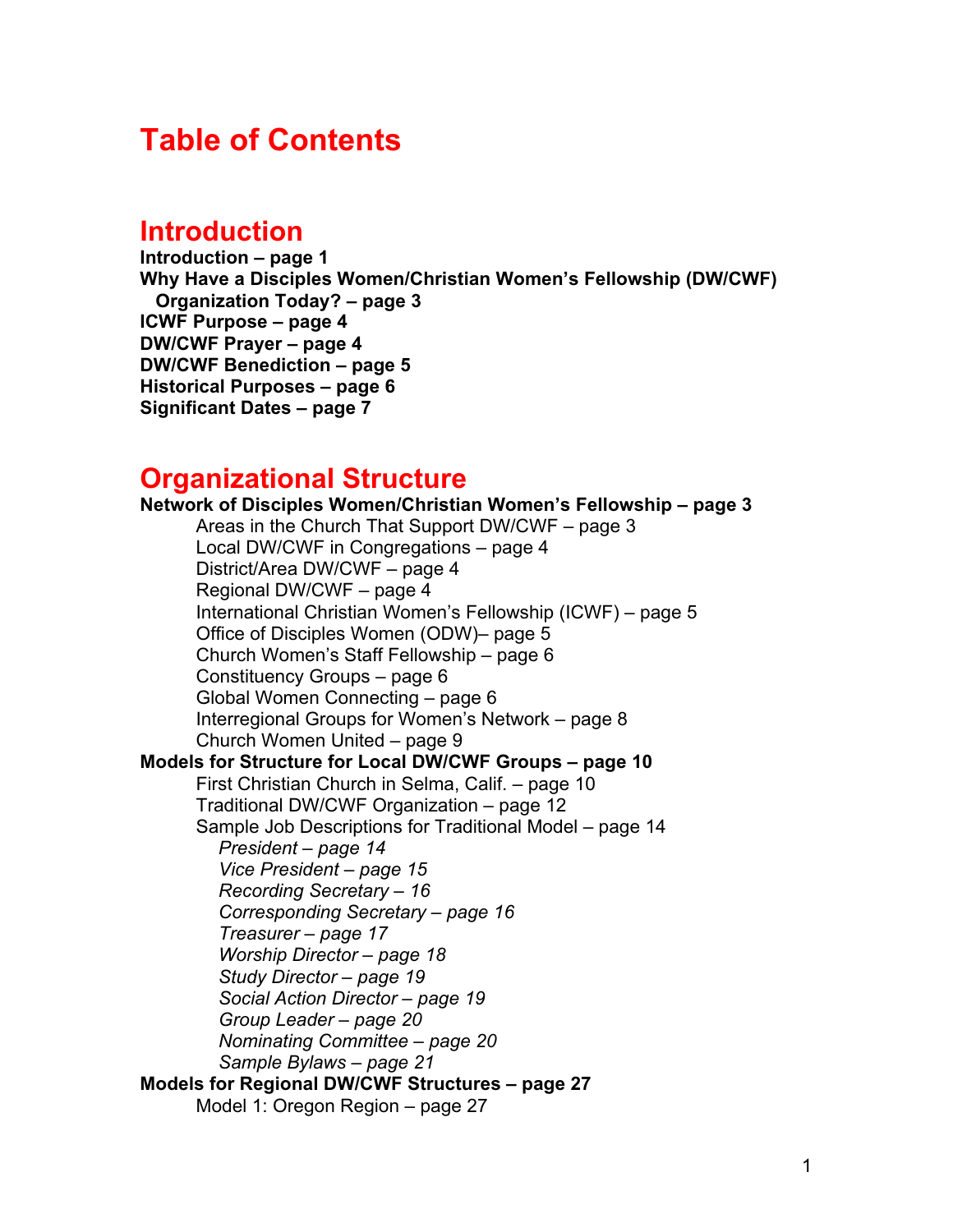*Covenant – page 27 Guidelines – page 29* Model 2: Pacific Southwest Region – page 33 *Office of Disciples Women – page 33 Job Descriptions – page 35 Sample Bylaws – page 47*

## **Leadership**

**What Is Leadership? – page 2** Qualities of a Leader – page 3 Questions Responsible Leaders Ask – page 3 **Leadership Styles – page 4** Model 1 – page 5 Model 2 – page 5 Model 3 – page 6 The ABCs of Leadership – page 7 **Planning and Preparing for Leadership – page 10** Developing a Useful Schedule – page 10 **Planning With the Executive Committee – page 11** Preparation – page 11 Building a Detailed Agenda for the Planning Meeting – page 11 **Effective Meetings – page 14** Helpful Hints – page 14 *Setting an Agenda – page 14 Keeping the Meeting on Track – page 15 Physical Arrangements – page 16 What Goes in the Minutes – page 16 Planning the Budget – page 17 Sample Budget – page 18* **Types of Meetings – page 19** Executive Committee – page 19 General Meetings – page 19 Group Meetings – page 20 **Nominating Committee – page 20** Selecting a Candidate – page 20 Approaching a Candidate – page 21 **Conflict Resolution – page 22** The Floor – page 23 **Anti-Racism/Pro-Reconciliation – page 24** Importance of Issue– page 24 We *Must* Get There from Here – page 25 **The Leader Apprentice Ministry – page 27 Leadership Web sites – page 28 Communication – page 29** Gigabyte Station – page 30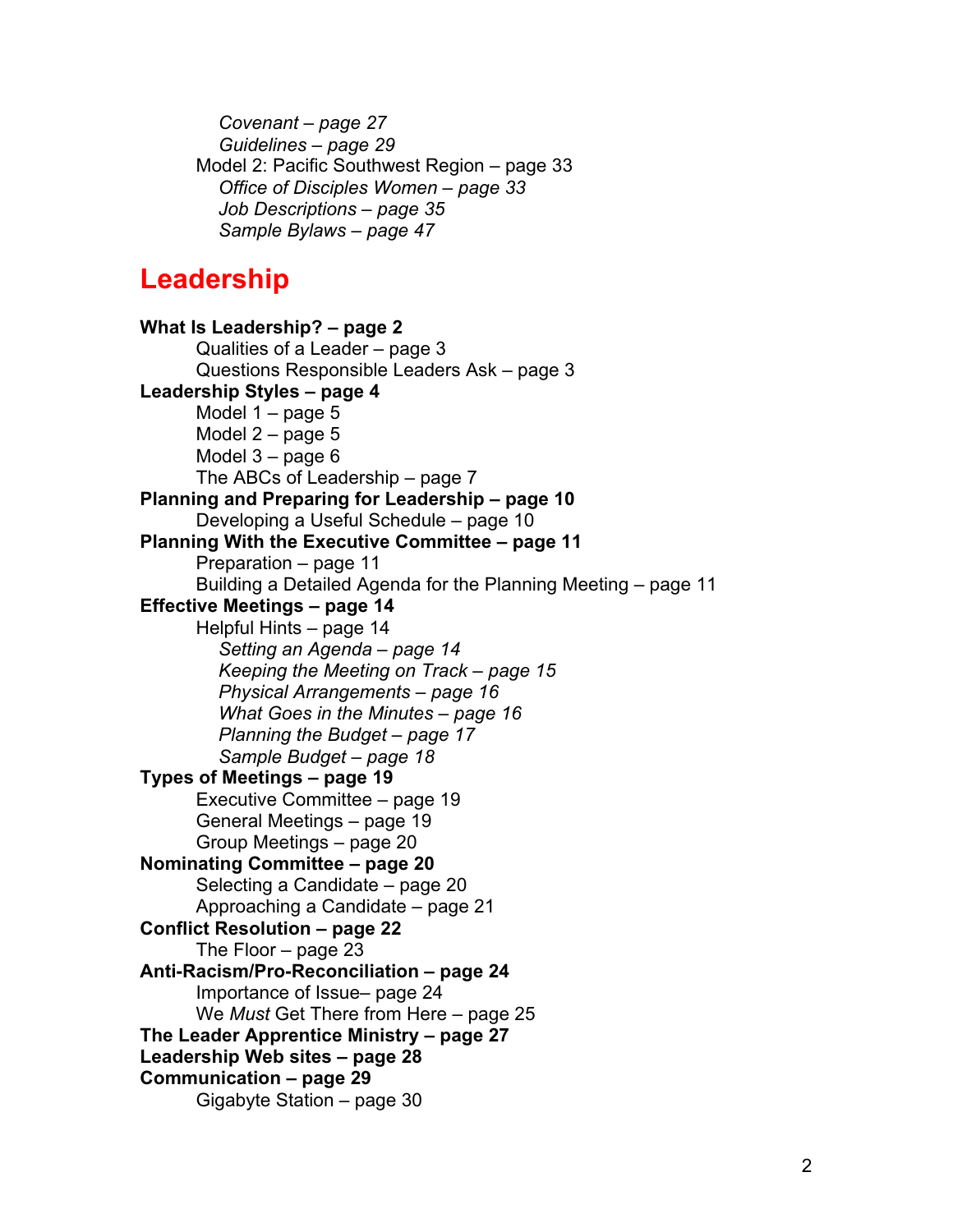Web Site Mentoring – page 31 Power Debriefing – page 31

## **Membership Development/Mentoring**

#### **What Is Membership? – page 1**

**Nurturing Membership – page 3** Invitations – page 3 Ideas to Support Active Participants – page 5 Celebrating Volunteers – page 5 Developing a Leadership Bank – page 6 Ice Breakers – page 8 Community-building Exercises – page 8

#### **Evaluating the DW/CWF Program – page 10**

#### **Group Models – page 10**

Kick-Starting New Groups – page 11 *New Day* Fellowship Groups – page 14 MOPS – page 15 The Next Generation – page 16 Harmony – page 16 Saturday Evening Fellowship – page 17 Wisdom Circle – page 17 Reading Together – page 20 Book Club – page 20 Shawl Ministry Group – page 21 Young Women's Ministry Project – page 22 Kentucky Women, Listening to the WIND – page 28

#### **Mentoring – page 30**

What Is Mentoring? – page 30 Mentoring Program for DW/CWF – page 31 Young Women's Mentoring Program – page 32 S.I.S. – age 33 Nurturing the Girl Child Financial Workshop – page 34 Diamonds in the Ruff – page 40

## **Stewardship**

**Stewardship Is … – page 1 Theological Foundations of Stewardship – page 1 Biblical Foundations of Stewardship – page 3 DW/CWF Giving: A Brief History – page 3 Disciples Mission Fund – page 4 Remittances – page 5 Blessing Box – page 8 Global Women Connecting – page 8 The Women's Endowment Fund – page 9**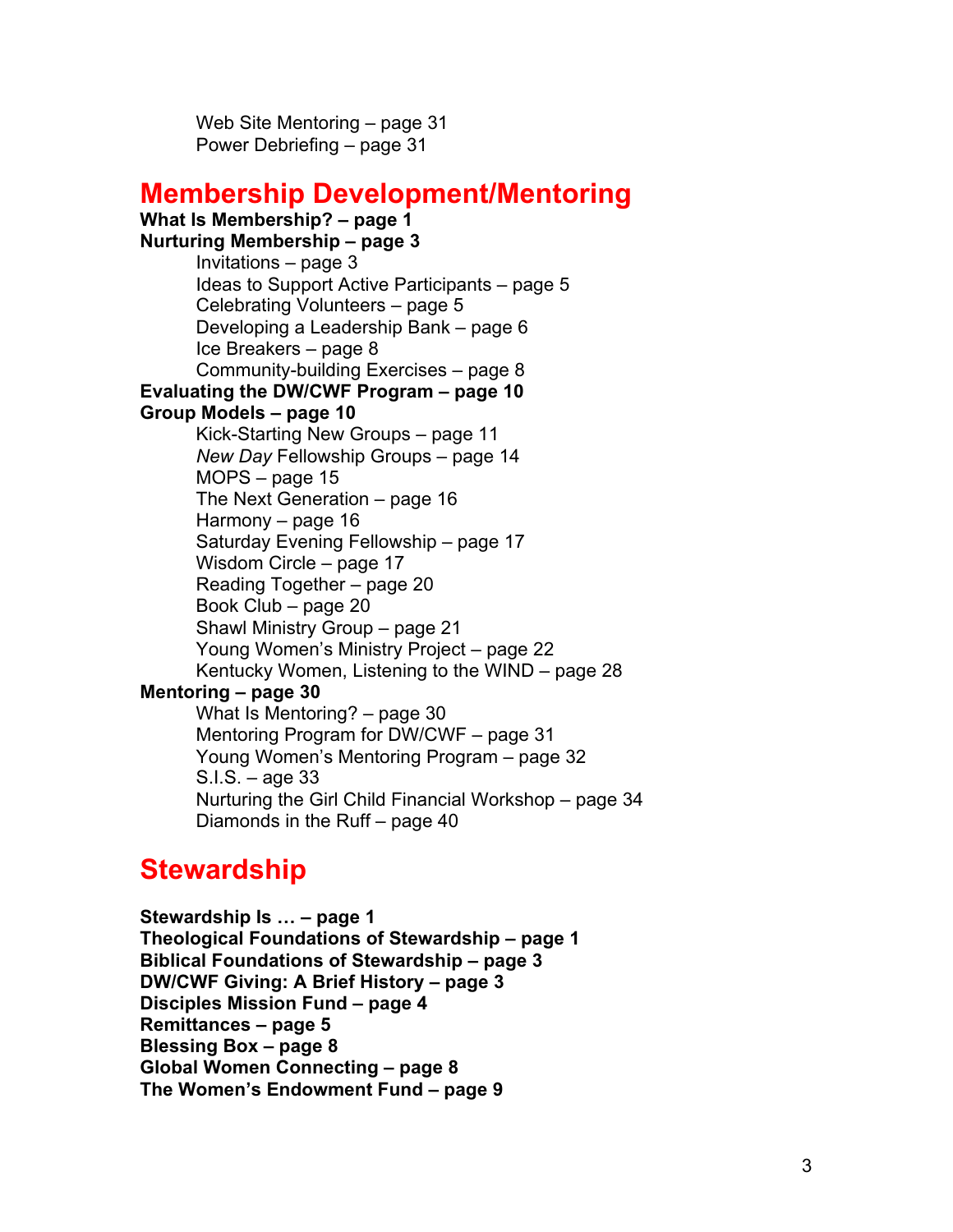**Fellowship of the Least Coin – page 10 Estate Planning – page 10**

# **Spiritual Formation**

**Introduction – page 1 Program Planning – page 2** Preparation – page 2 The Study Director/The Worship Director – page 2 The Program Planning Meeting – page 2 After the Planning Meeting – page 4 **Helpful Hints for Preparing Study – page 5** Points to Consider – page 5 *New Day* Magazine – page 6 In *The Fullness of Time* – page 7 **Helpful Hints for Preparing Worship – page 10** Elements to Consider – page 10 About the Chalice – page 12 Making Offerings Worshipful – page 13 **Personal Spiritual Development – page 13** Encouraging Individuals to Develop a Deeper Spiritual Life – page 13 Suggestions for Deepening the Spiritual Life – page 14 *New* Day Spirit Quest – page 14 Seven-Minute Workout – page 15 The Practice of *Lectio Divina* – page 15

### **Social Action**

**Social Action Definition – page 2 Action toward Justice – page 4 Jack and Jill Revisited – page 5 Guidelines for Creating Social Action Opportunities – page 6 Legislative Opportunities – page 7** How-To's – page 7 As Easy as Ordering Pizza – page 8 Useful Public Policy Advocacy Web Sites – page 10 **Social Action Organizations – page 10** Disciples Peace Fellowship – page 10 Disciples Justice Action Network – page 11 Disciples Rapid Response Team – page 11 Interfaith Alliance – page 12 Jubilee USA – page 13 Faith Trust Institute – page 13 Toll-Free Domestic Violence Hotline – 14 Justice for Women Working Group – page 14 The Hunger Site – page 15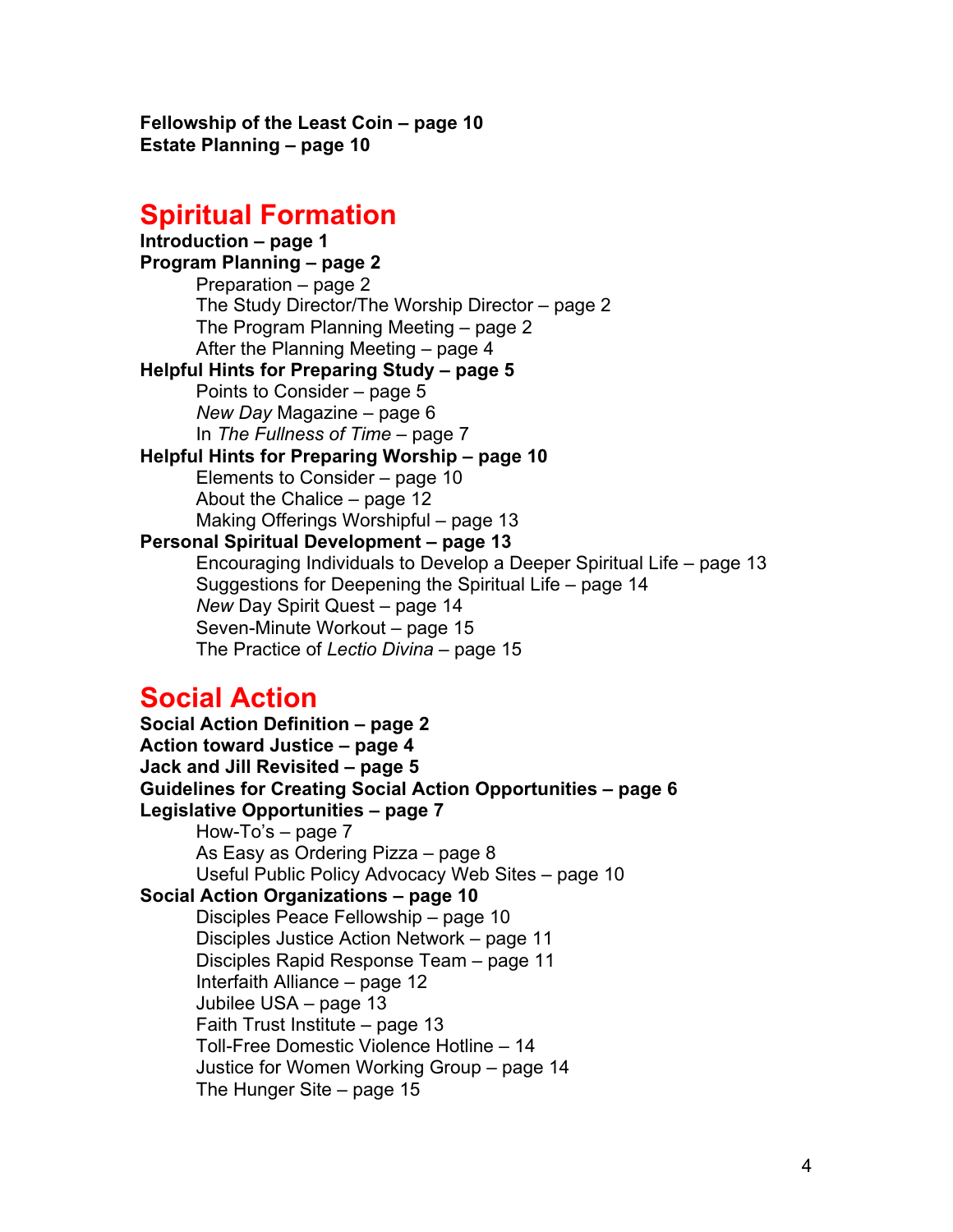Children's Defense Fund – page 15 Responsible Tourism – page 16 Energy Stewardship – page 16 Church Women United – page 17 Alternative Living – page 18 Habitat for Humanity – page 18 UNICEF/Change for Good – page 18 World Council of Churches Decade to Overcome Violence– page 19 Heifer Project International – page 19 **Ongoing DW/CWF Service Action Programs – pages 20** Social Action Emphasis – page 20 Church World Service – page 20 Bread for the World – page 21 **Community Projects – pages 21** Ending Child Abuse – page 22 Child Care Centers for Employed Mothers – page 22 Food Pantry – page 22 Tutorial Program – page 22 Advocacy for People Who are Poor and Hungry – page 23 Used Stamp Project – page 23 Women's Shelters – page 23 Interfaith Hospitality Network – page 24 Angel Tree Project – page 24 Volunteers of America – page 24 Locks of Love – page 25 ABC Quilts – page 25 The Lion & Lamb Project – page 26 Recycling Hearing Aids, Eyeglasses, and Cell Phones – page 26 **Person-to-Person Projects – page 27** Foster Grandparents – page 27 Foster Care Luggage for Kids – page 28 Hospital/Home Visitation – page 28 Telephone Reassurance – page 29 Card/Note Ministry – page 29 Ministry with Aging – page 29 Mother-to-Mother Ministry – page 29 CASA – page 30 Girls Inc. – page 31 **Adventures in Global and Local Mission – page 31** Global Ministries – page 31 Inviting a Missionary to Your Congregation – page 32 **Mission Trips – page 32** Woman-To-Woman Worldwide – page 32 *Woman-To-Woman Experiences – page 33* Women's Action Web (WAW) – page 33 *Women's Action Web National Experiences – page 34*